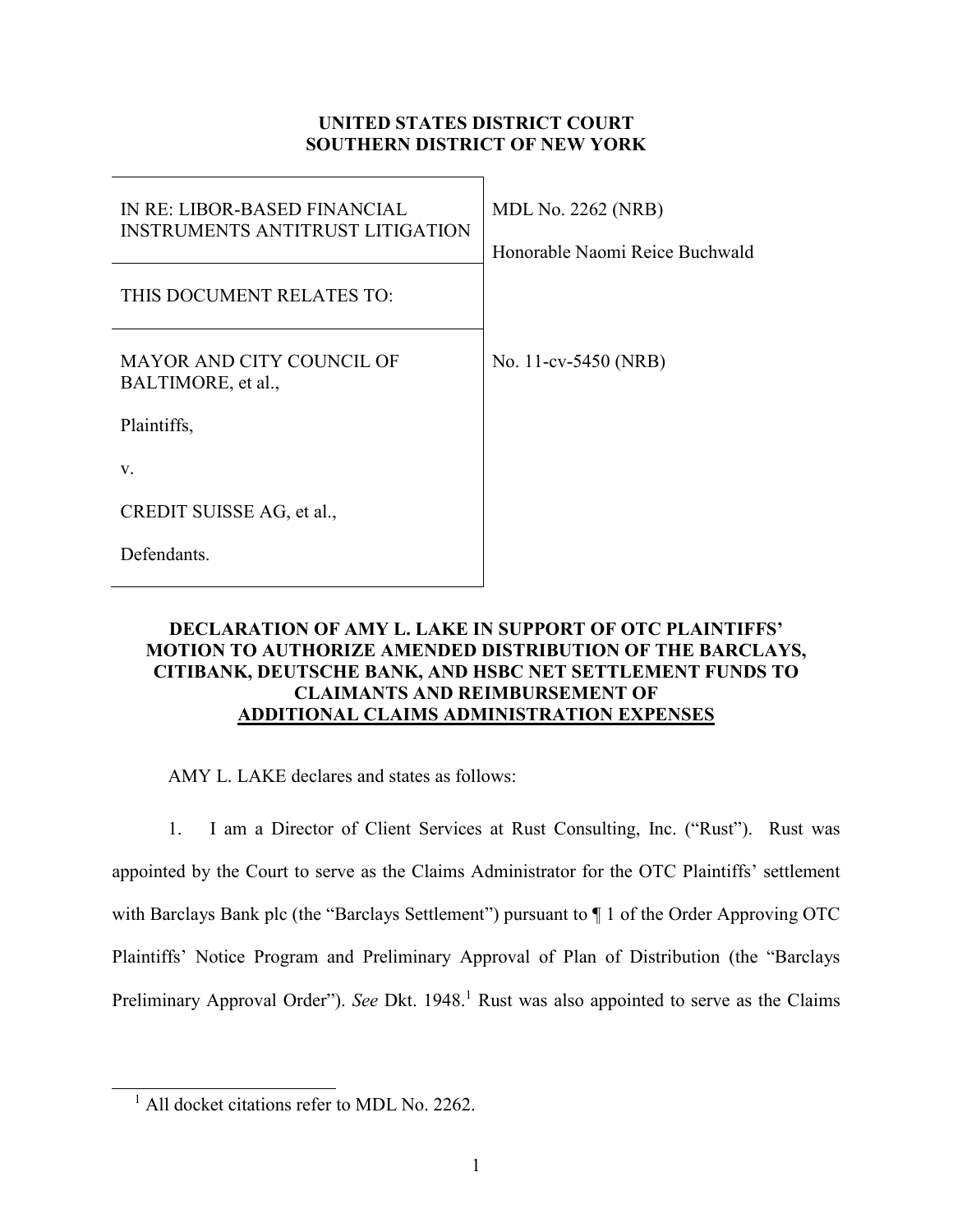Administrator for the OTC Plaintiffs' settlement with Citibank N.A. and Citigroup, Inc. (the "Citi Settlement") pursuant to  $\P$  5 of the Order Preliminarily Approving Settlement (the "Citi Preliminary Approval Order"), *see* Dkt. 2247, the OTC Plaintiffs' settlement with Deutsche Bank Aktiengesellschaft ("Deutsche Bank Settlement") pursuant to ¶ 5 of the Order Preliminarily Approving Settlement Between OTC Plaintiffs and Deutsche Bank Aktiengesellschaft, *see* Dkt. 2481, and OTC Plaintiffs' settlement with HSBC Bank plc ("HSBC Settlement") pursuant to  $\P$  5 of the Order Preliminarily Approving Settlement Between OTC Plaintiffs and HSBC Bank plc, *see* Dkt. 2480. I have the responsibility for overseeing all aspects of the notice and claims administration services performed by Rust with respect to the Barclays Settlement, Citi Settlement, Deutsche Bank Settlement, and HSBC Settlement (together, the "Settlements"). I have personal knowledge of the facts set forth herein and, if called as a witness, could and would testify competently thereto.

2. I previously submitted a declaration in support of OTC Plaintiffs' Motion to Authorization Distribution of the Barclays, Citibank, Deutsche Bank, and HSBC Net Settlement Funds to Claimants and Reimbursement of Claims Administration Expenses ("Motion for Distribution"). *See* Dkt. 3298.

3. After the Court approved the distribution proposed by Class Counsel in the Motion for Distribution ("Approved Distribution"), *see* Dkt. 3300 (order approving distribution); *see also*  Dkt. 3297-1 (approved distribution amounts), Rust received several inquiries from claimants regarding the amount of their distribution.

4. One such inquiry came from a third-party filer ("Third-Party Filer A") regarding a claimant for which Third-Party Filer A had submitted a claim ("Claimant A"). Claimant A was not allocated any distribution in the Approved Distribution.

2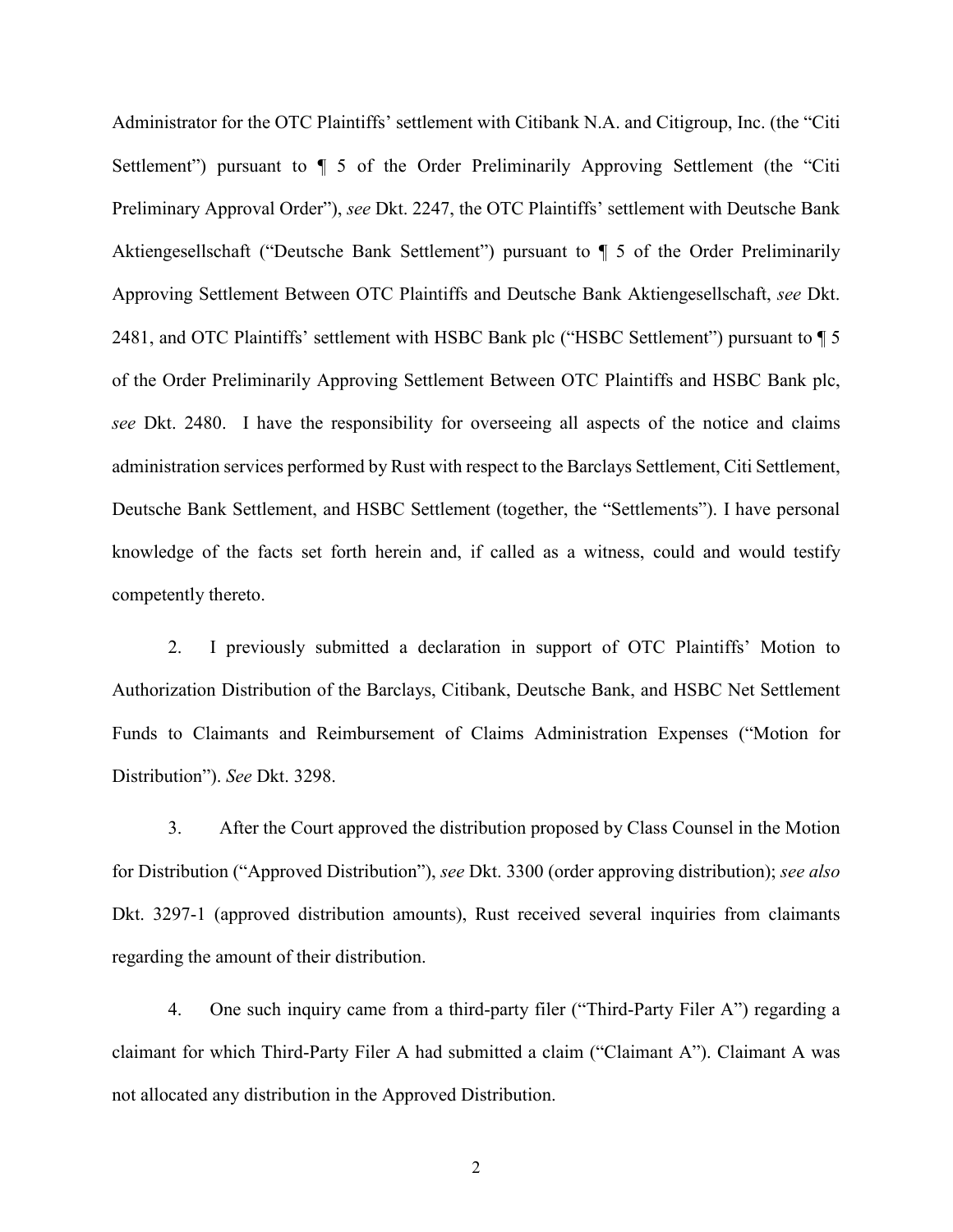5. Another such inquiry came from another third-party filer ("Third-Party Filer B") regarding a claimant for which Third-Party Filer B had submitted a claim ("Claimant B"). Claimant B was not allocated any distribution in the Approved Distribution.

6. As described in my prior declaration, Rust sent notifications to Claimants between December 2020 and January 2021 and provided an opportunity for Claimants to correct errors or provide additional information about their Claim. *See* Dkt. 3298 ¶ 25.

7. After investigation, Rust determined that Third-Party Filer A had not received a notification between December 2020 and January 2021 for Claimant A because its submission for Claimant A had been incorrectly labeled due to a clerical oversight.

8. After investigation, Rust also determined that Third-Party Filer B had not received a notification between December 2020 and January 2021 for Claimant B. Claimant B had originally submitted its Claim directly to Rust, but Rust later received notice from Third-Party Filer B that it had been hired to manage that Claim on behalf of Claimant B. Due to a clerical oversight, Claimant B was not linked to Third-Party Filer B in Rust's database, and therefore any transactional data submission from Third-Party Filer B on behalf of Claimant B was not linked to Claimant B's Claim. Accordingly, the notification that Rust prepared for Claimant B between December 2020 and January 2021 was sent directly to Claimant B instead of Third-Party Filer B, and that notification did not reflect submissions from Third-Party B on behalf of Claimant B.

9. In October 2021, Rust prepared notifications for Claimant A and Claimant B reflecting the submissions made on their behalf by Third-Party Filer A and Third-Party Filer B, respectively, and provided an opportunity for these Claimants to correct errors or provide additional information about their Claims. These notifications were based on validated Claim information provided to Rust by Bates White. *See* Dkt. 3298 ¶¶ 19, 23.

3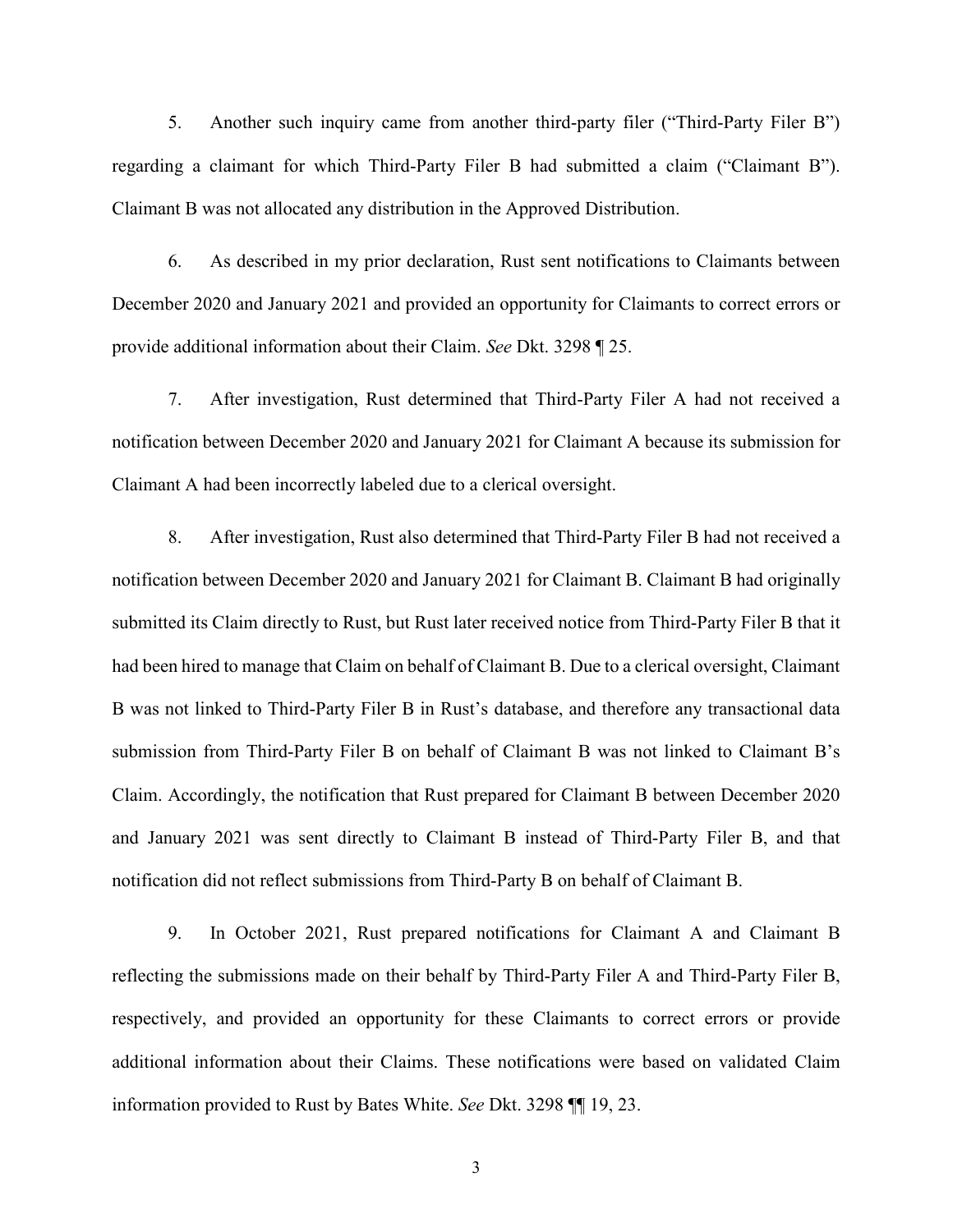10. Both Third-Party Filer A (on behalf of Claimant A) and Third-Party Filer B (o behalf of Claimant B) responded within the deadline provided by Rust. These responses were provided to Bates White, which processed the responses and prepared an amended proposed distribution that includes allocations to Claimant A and Claimant B for any valid transactions associated with their Claims. Rust recommends that the Court approve the amended proposed distribution because the omission of Claimant A and Claimant B from the previous Approved Distribution was inadvertent and should not be held against the Claimants.

11. Rust also investigated additional inquiries received after the Court approved the distribution proposed by Class Counsel in the original Motion for Distribution, including inquiries from both Third-Party Filer A and Third-Party Filer B related to Claimants other than Claimant A and Claimant B. Rust was assisted by Bates White as necessary in investigating and/or responding to these inquiries. One of these additional inquiries was submitted by another third-party filer ("Third-Party Filer C") and contested the allocations made to certain clients of Third-Party Filer C pursuant to the Approved Distribution. In consultation with Class Counsel, Rust has determined that no other changes to the Approved Distribution should be made in response to these additional inquiries, including Third-Party Filer C's inquiry, as any contested issues could have been but were not previously raised in response to the notifications that Rust sent between December 2020 and January 2021. I understand that Class Counsel communicated Rust's determination to Third-Party Filer C in writing and asked that Third-Party Filer C provide notice by November 21, 2021 if it intended to seek review by the Court. I am not aware of any response from Third-Party Filer C indicating that it would appeal Rust's determination.

12. For the foregoing reasons, it is respectfully requested that this Court approve Rust's amended determinations accepting and rejecting Claims in the Settlements as set forth herein and

4